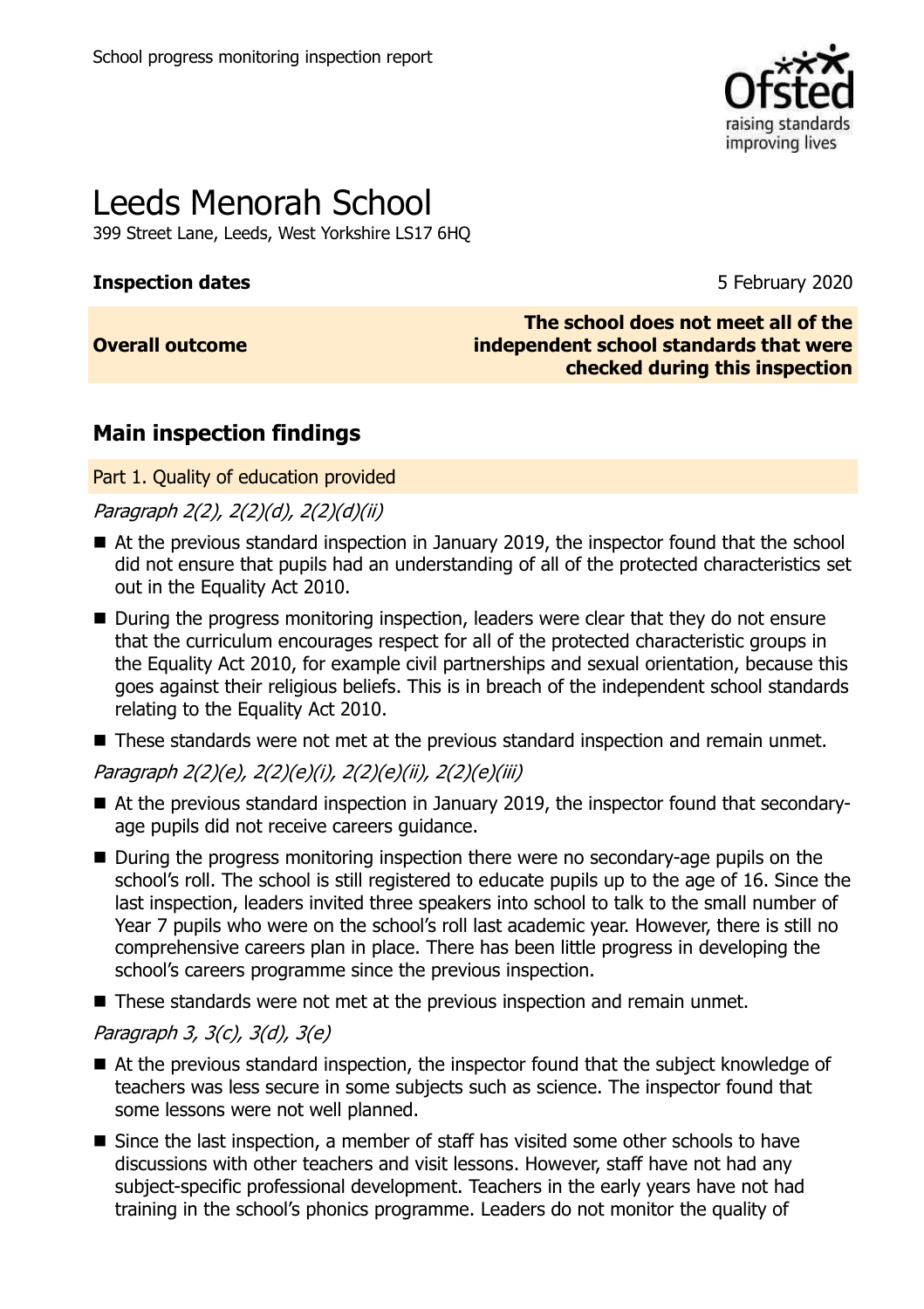

education sufficiently well. For example, lesson visit notes focus more on pupils' behaviour and whether lessons are interesting, rather than on pupils' learning and whether they know more, remember more and understand more over time.

■ These standards were not me at the previous inspection and remain unmet.

### Paragraph 3(j)

- At the previous standard inspection, the inspector found that the school was in breach of the independent school standards relating to part 6 of the Equality Act 2010.
- Leaders still refuse to discuss some of the protected characteristics with pupils. However, the school's updated personal development curriculum plan shows that pupils are taught about general respect and tolerance of others. When visiting lessons, the headteacher checks that there is no discrimination against pupils.
- This standard was not met at the previous inspection and is now met.

#### Part 2. Spiritual, moral, social and cultural development of pupils

### Paragraph 5, 5(b), 5(b)(vi)

- At the previous standard inspection, the inspector found that leaders did not acknowledge the existence of all protected characteristics and did not allow pupils to be made aware of all of the protected characteristics.
- The curriculum raises pupils' awareness of some of the groups of people who share protected characteristics. However, during the progress monitoring inspection leaders told the inspector that informing pupils about the protected characteristics relating to sexual orientation, gender reassignment and civil partnership in an age-appropriate way would go against parents' wishes and their religious beliefs.
- These standards were not met at the previous inspection and remain unmet.

### Paragraph 5(b)(iv)

- At the previous standard inspection, the inspector found that pupils did not have sufficient opportunity to learn about public instructions and services.
- Leaders have built the opportunity to learn about democracy and the roles of members of parliament and local councillors into curriculum plans for the spring term. Pupils have recently visited a local library. Pupils spoke to the inspector about a recent visit from a police officer where they learned about the role of the police. Pupils are beginning to develop a better understanding of public institutions and services.
- This standard was not met at the previous inspection and is now met.

#### Part 3. Welfare, health and safety of pupils

#### Paragraph 7, 7(a), 7(b)

■ At the previous standard inspection, the arrangements for safeguarding were not effective. The inspector found gaps in the safeguarding knowledge and understanding of staff. Leaders had not undertaken safer recruitment training. Recruitment checks on staff did not consistently meet requirements. The school's safeguarding policy was not in line with requirements.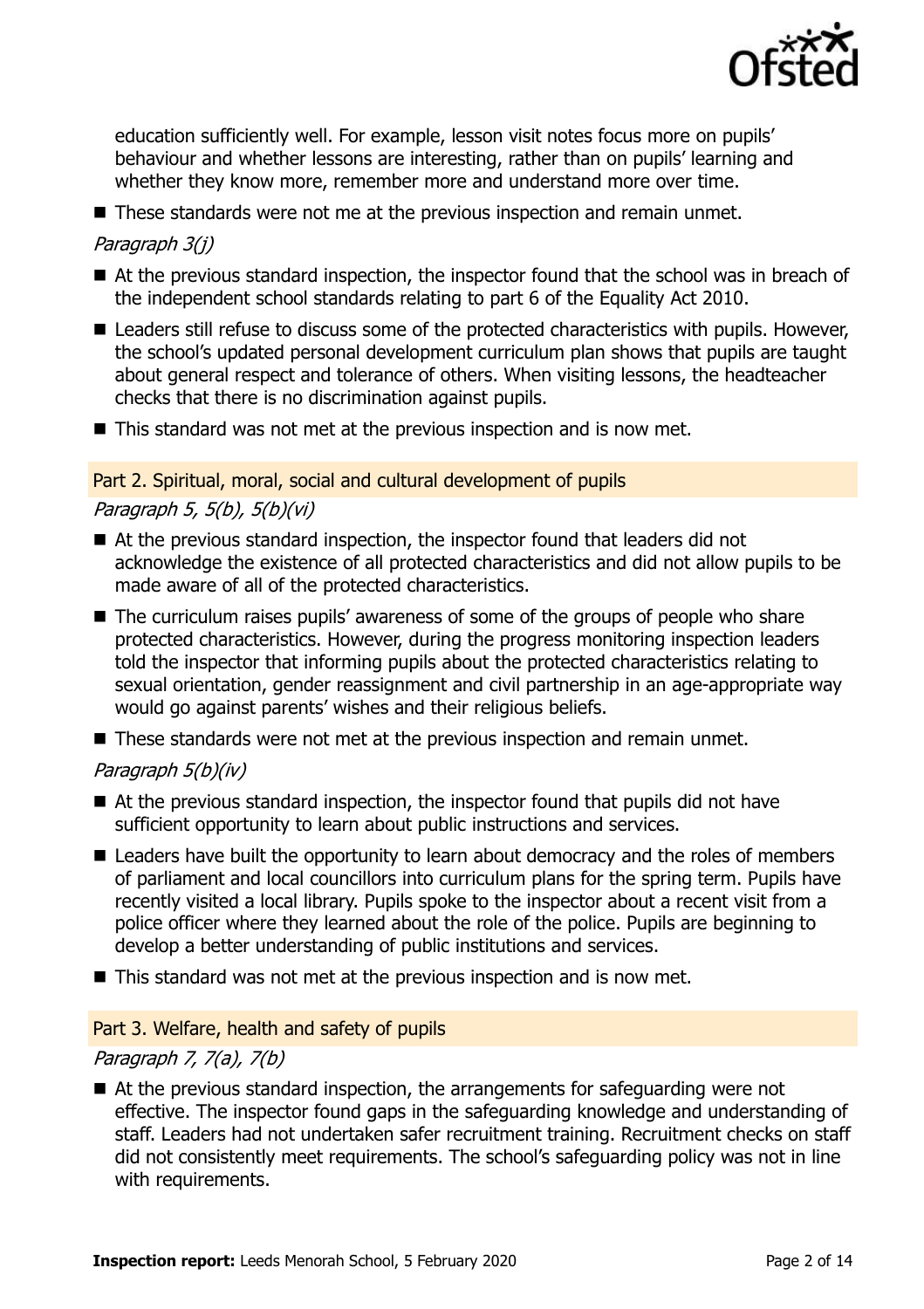

- The school now has an up-to-date safeguarding policy that meets government requirements. This policy has been emailed to all parents as the school does not have a website.
- Staff have received safeguarding training. The proprietor and the headteacher have completed safer recruitment training.
- However, the arrangements for safeguarding are still not effective. Gaps remain in the understanding of both staff and leaders. For example, leaders do not have a good understanding of the statutory safeguarding and welfare requirements for children in the early years foundation stage.
- The school's recruitment procedures are not robust. The single central record, which records the recruitment checks that the school makes on staff, is still not compliant with statutory guidance. Leaders do not consistently check staff's qualifications. Checks to ensure that staff are not prohibited from teaching had not been carried out on all staff involved in teaching. This was addressed during the inspection. No checks at all had been conducted on two adults working in the school. Leaders were not aware of the necessary checks they need to carry out when staff have lived or worked in another country. At the time of the inspection, leaders had not carried out any overseas checks on two volunteer teachers. These failings show that there is not a strong culture of safeguarding at the school.
- These standards were not met at the previous inspection and remain unmet.

### Paragraph 15

- At the previous standard inspection, the inspector found that the school's admissions register was incomplete. During the progress monitoring inspection, the inspector found that the school's admissions register still does not meet requirements.
- The school's admissions register did not contain the sex of pupils. This was addressed during the inspection. Leaders were unaware that they need to inform the local authority when a pupil joins or leaves the school in-year. Leaders do not record the date that a pupil has started a new school, or is due to start a new school
- This standard was not met at the previous standard inspection and remains unmet.

### Paragraph 16, 16(a), 16(b)

- At the previous standard inspection, the inspector found that the risk assessments completed by staff for school trips were incomplete. There was too much reliance on generic risk assessments.
- Since the previous standard inspection, leaders have ensured that a risk assessment policy is now in place. Some risk assessments have been completed for school trips and for the school building. However, training has not occurred for staff as stated in the school's action plan. There remain issues with the implementation of the school's risk assessment policy. For instance, a trip risk assessment stated that staff would transport pupils in their own vehicles. Leaders were not aware of the need to ensure that staff had the appropriate insurance to do this. The early years risk assessment states that the early years area will be checked routinely. However, during the inspection the inspector found a broken table and chair with sharp edges and a pole with a sharp edge in the outdoor area. The checks noted in the school's own risk assessments are not being completed consistently.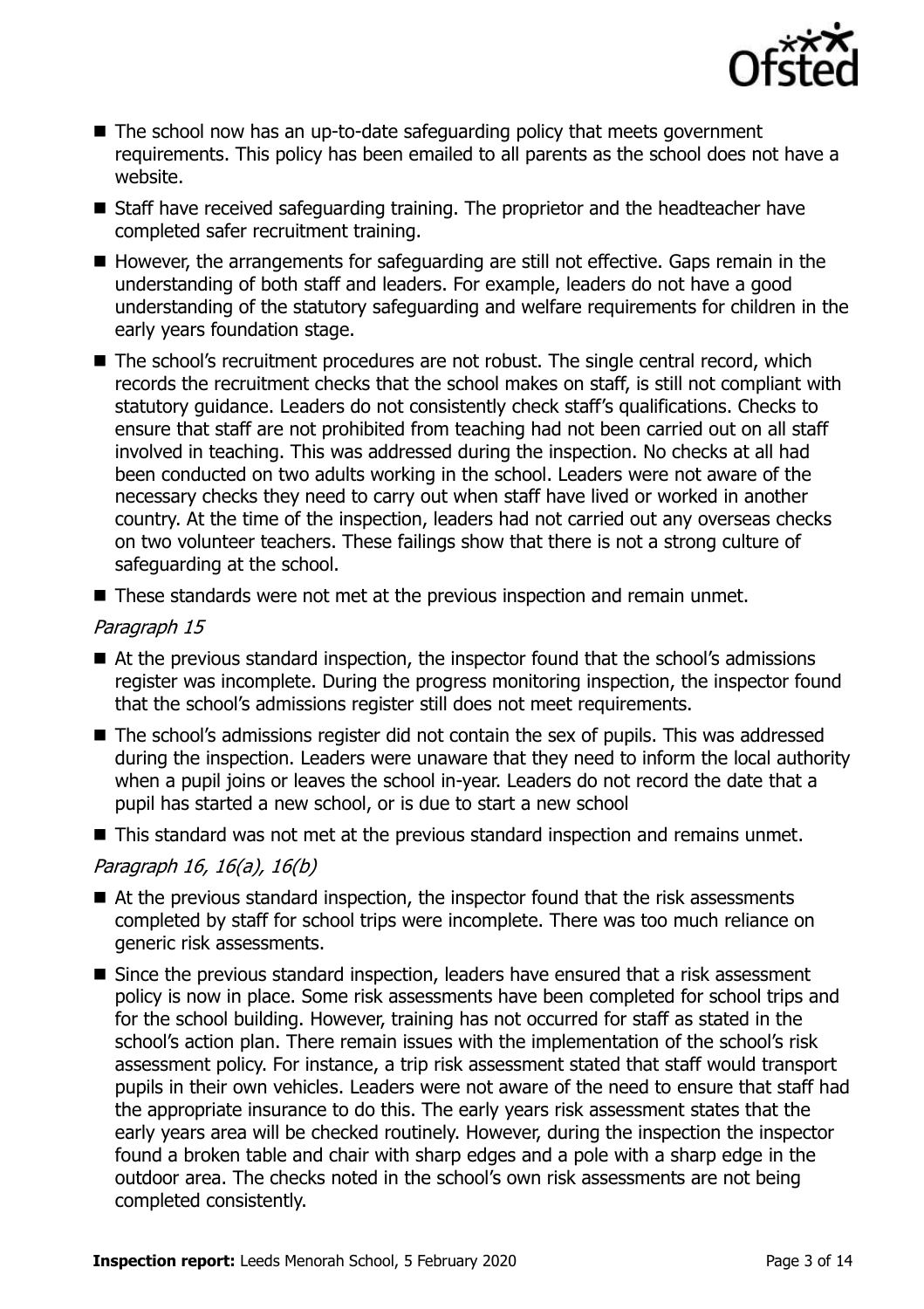

Part 4. Suitability of staff, supply staff, and proprietors Paragraph 18(2)(b), 21(1), 21(3)(a)(iii)

- At the previous standard inspection, it was found that leaders had not carried out the required checks on whether leaders and managers have been barred under section 128 of the Education and Skills Act 2008. Leaders have ensured that these checks have been carried out. However, during the progress monitoring inspection the inspector found that leaders had not carried out checks on all staff to ensure they are not prohibited from teaching. Leaders were relying on another school to carry out these checks on their behalf. This was addressed during the inspection.
- These standards were not met at the previous standard inspection and remain unmet.

Paragraph 18(2)(a), 18(2)(c), 18(2)(c)(i), 18(2)(c)(ii), 18(2)(c)(iii), 18(2)(c)(iv), 18(2)(d), 18(2)(e), 18(3), 21(3)(a)(i), 21(3)(a)(ii), 21(3)(a)(iv), 21(3)(a)(v), 21(3)(a)(vi), 21(3)(a)(vii), 21(3)(a)(viii), 21(3)(b)

- During the progress monitoring inspection, the inspector found that some recruitment checks had not been carried out to ensure that staff are safe to work with children. For instance, leaders do not consistently check staff qualifications. Leaders had not carried out the necessary checks on the school's volunteer teachers who have lived or worked overseas. Leaders had not assured themselves that appropriate checks had been made on two adults working in the school. None of the necessary checks had been carried out on a recently appointed school cleaner. The member of staff responsible for carrying out recruitment checks on staff had no knowledge that the new cleaner had been appointed. The cleaner is in school when pupils are still on the school site.
- These standards were met at the previous standard inspection and are now not met.

### Part 5. Premises of and accommodation at schools

### Paragraph 24(1), 24(1)(a), 24(1)(b), 24(2)

- During the previous standard inspection, the inspector found that the school did not have a medical room which meets the requirements of the independent school standards. This remains the case. Leaders have put a bed, portable sink and a screen in the school hall. This is not sufficient. The hall is also used for teaching. The independent school standards do not permit the medical accommodation to be used for teaching.
- These standards were not met at the previous standard inspection and remain unmet.

### Part 8. Quality of leadership in and management of schools

### Paragraph 34(1), 34(1)(a), 34(1)(b), 34(1)(c)

■ At the previous standard inspection, the inspector found that leaders had not ensured that all aspects of the independent school standards were met. The inspector also found that school leaders lacked knowledge and understanding of the importance of carrying out checks to ensure that standards are met. During the progress monitoring inspection, the inspector found that this remains the case. Leaders do not ensure that the independent school standards are consistently met.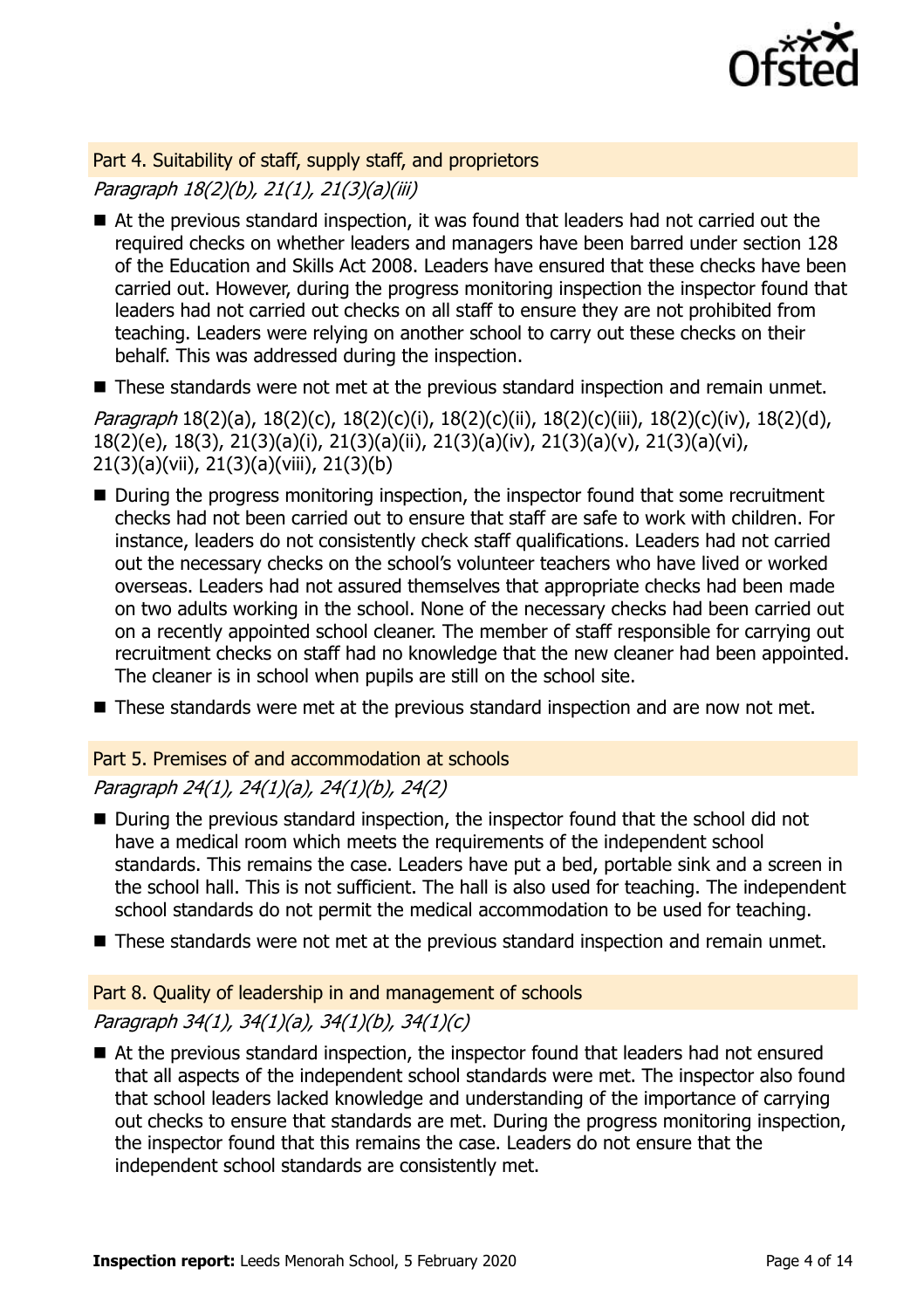

- The school submitted an action plan to the Department for Education (DfE) in August 2019. This proposed action plan was deemed not to be acceptable. The DfE rejected the plan. Leaders have not updated their action plan since it was rejected.
- There remain a number of unmet standards. Leaders do not have a good knowledge and understanding of the independent school standards or of the safeguarding and welfare requirements of the early years foundation stage. The arrangements for safeguarding are still not effective.

### Schedule 10 of the Equality Act 2010

- At the previous standard inspection, the inspector found that the school's accessibility plan was out of date. Leaders now have a suitable accessibility plan in place.
- This standard is now met.

### Statutory requirements of the early years foundation stage

3.2, 3.6, 3.7

- At the previous standard inspection, the inspector found that the arrangements for safeguarding were not effective, including in the early years. The arrangements for safeguarding are still not effective and safeguarding procedures are not secure.
- Since the previous inspection, staff have received safeguarding training. However, there remain gaps in the safeguarding knowledge and understanding of leaders and staff.
- Leaders still do not ensure that safer recruitment procedures, as outlined in 'Keeping Children Safe in Education' (2019), are followed consistently.
- These aspects of the statutory requirements for the early years foundation stage were not met at the previous inspection and remain unmet.

3.34

- Leaders have not ensured that at least one member of staff working in the early years in the morning holds the relevant qualification.
- This aspect of the statutory requirements for the early years foundation stage was met at the previous inspection and is now not met.

3.46

- Leaders do not ensure that medicine is only administered with written permission from the child's parent/and or carer.
- This aspect of the statutory requirements for the early years foundation stage was met at the previous inspection and is now not met.

3.66

- Leaders do not ensure that staff are adequately insured when children are being transported in staff vehicles.
- This aspect of the statutory requirements for the early years foundation stage was met at the previous inspection and is now not met.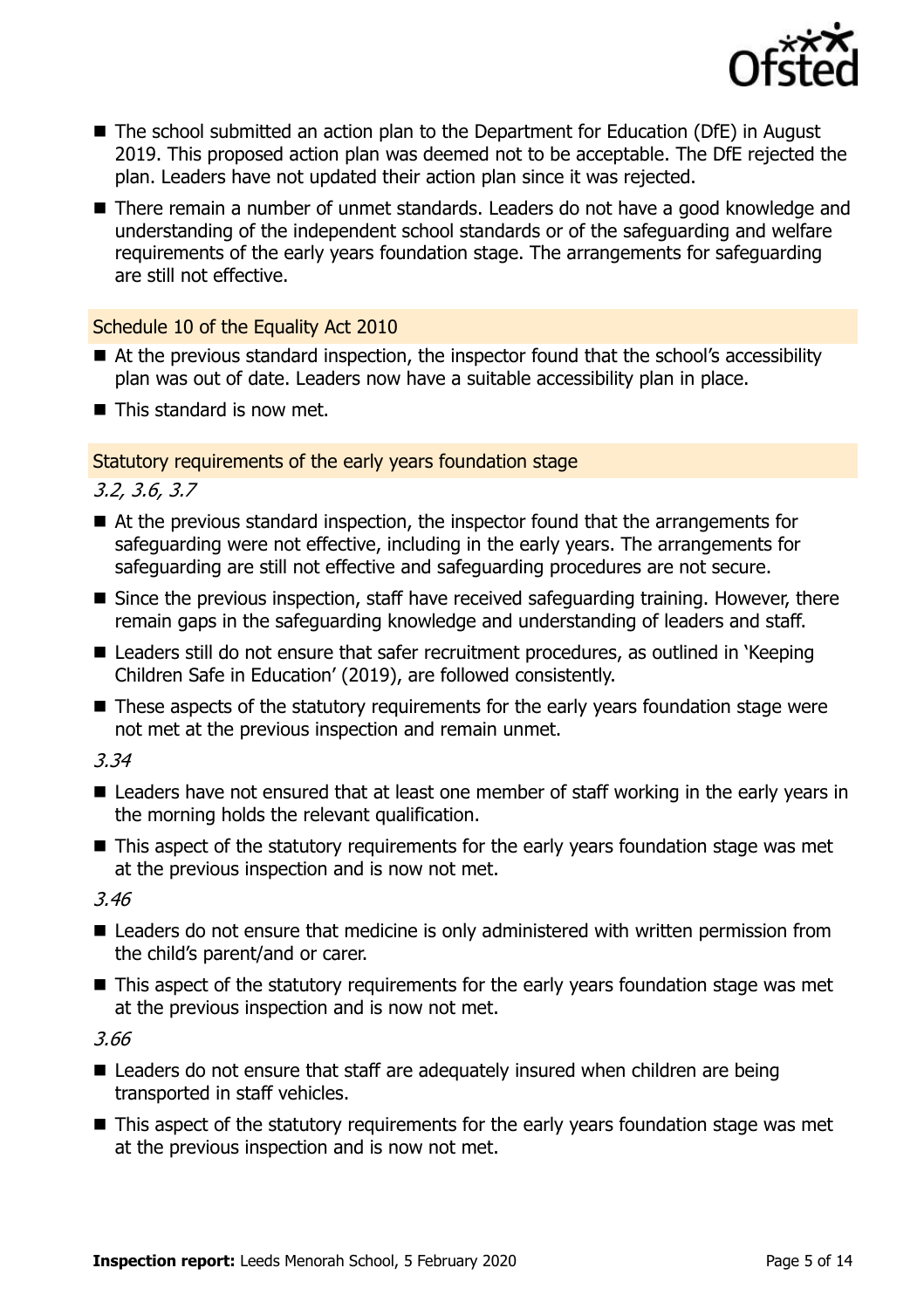

3.73

- Leaders have not provided details to parents about the procedures to be followed in the event of a parent/and or carer failing to collect a child.
- This aspect of the statutory requirements of the early years foundation stage was met at the previous inspection and is now not met.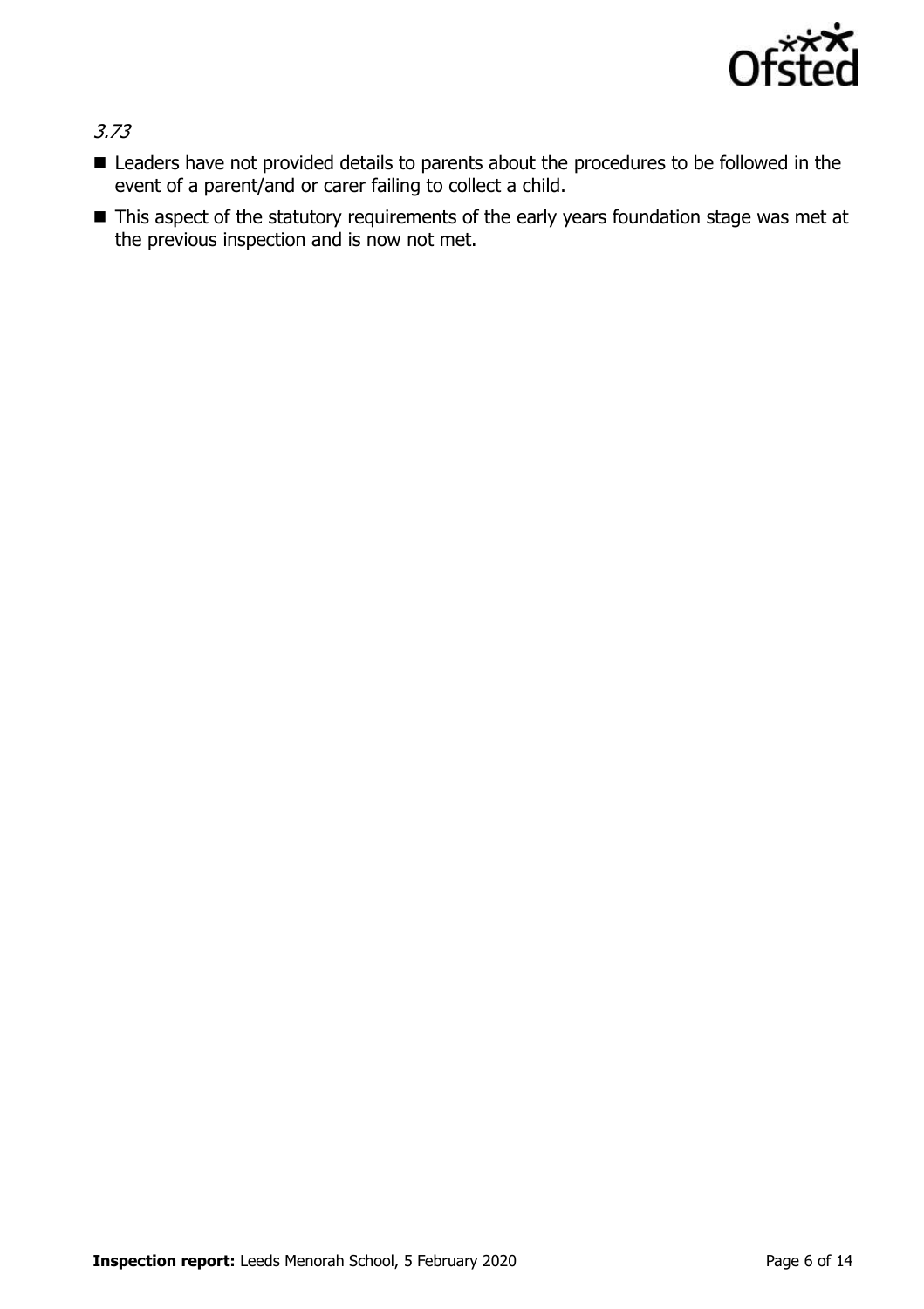

### **Compliance with regulatory requirements**

The school does not meet the requirements of the schedule to The Education (Independent School Standards) Regulations 2014 ('the independent school standards') and associated requirements that were checked during this inspection, as set out in the annex of this report. This included the standards and requirements that the school was judged to not comply with at the previous inspection. Not all of the standards and associated requirements were checked during this inspection.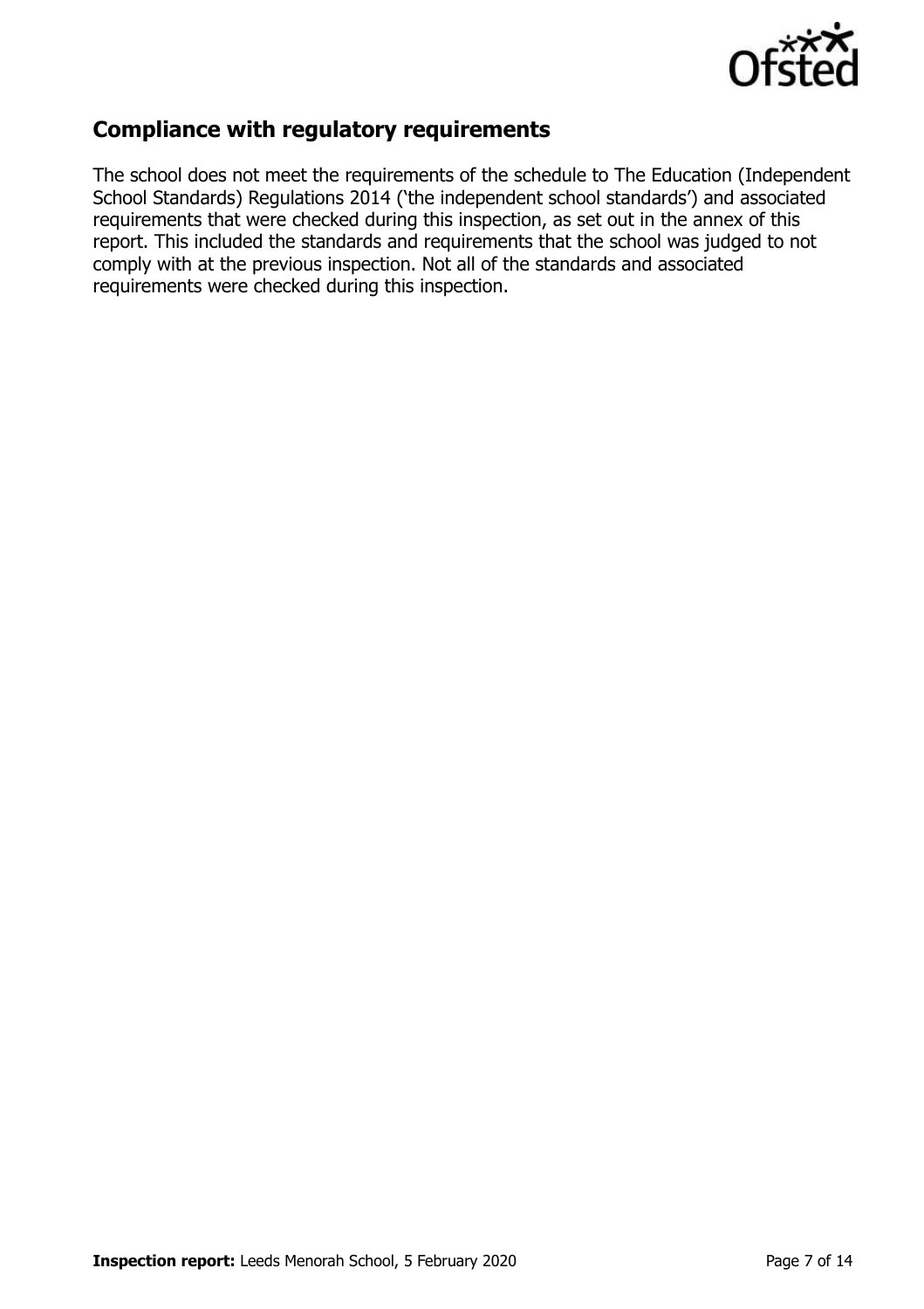

### **School details**

| Unique reference number | 108110   |
|-------------------------|----------|
| DfE registration number | 383/6099 |
| Inspection number       | 10144240 |

This inspection was carried out under section 109(1) and (2) of the Education and Skills Act 2008, the purpose of which is to advise the Secretary of State for Education about the school's suitability for continued registration as an independent school.

| Type of school                       | Other independent school           |
|--------------------------------------|------------------------------------|
| <b>School status</b>                 | Independent school                 |
| Age range of pupils                  | 3 to 16                            |
| Gender of pupils                     | Mixed                              |
| Number of pupils on the school roll  | 22                                 |
| Number of part-time pupils           | <b>None</b>                        |
| Proprietor                           | Rabbi Refson                       |
| Chair                                | Rabbi Refson                       |
| Headteacher                          | Mrs E Refson                       |
| Annual fees (day pupils)             | £4,000 or donations                |
| Telephone number                     | 0113 269 7709                      |
| <b>Website</b>                       | The school does not have a website |
| <b>Email address</b>                 | jrefson@gmail.com                  |
| Date of previous standard inspection | 29-31 January 2019                 |

### **Information about this school**

- The school has a Jewish ethos. The Kodesh curriculum is taught in the morning and pupils follow a secular curriculum in the afternoon.
- The school has been established for over 40 years with the same headteacher and proprietor.
- At the school's previous standard inspection in January 2019, the school was judged inadequate.
- The school submitted an action plan to the DfE in August 2019. The action plan was judged not to be acceptable.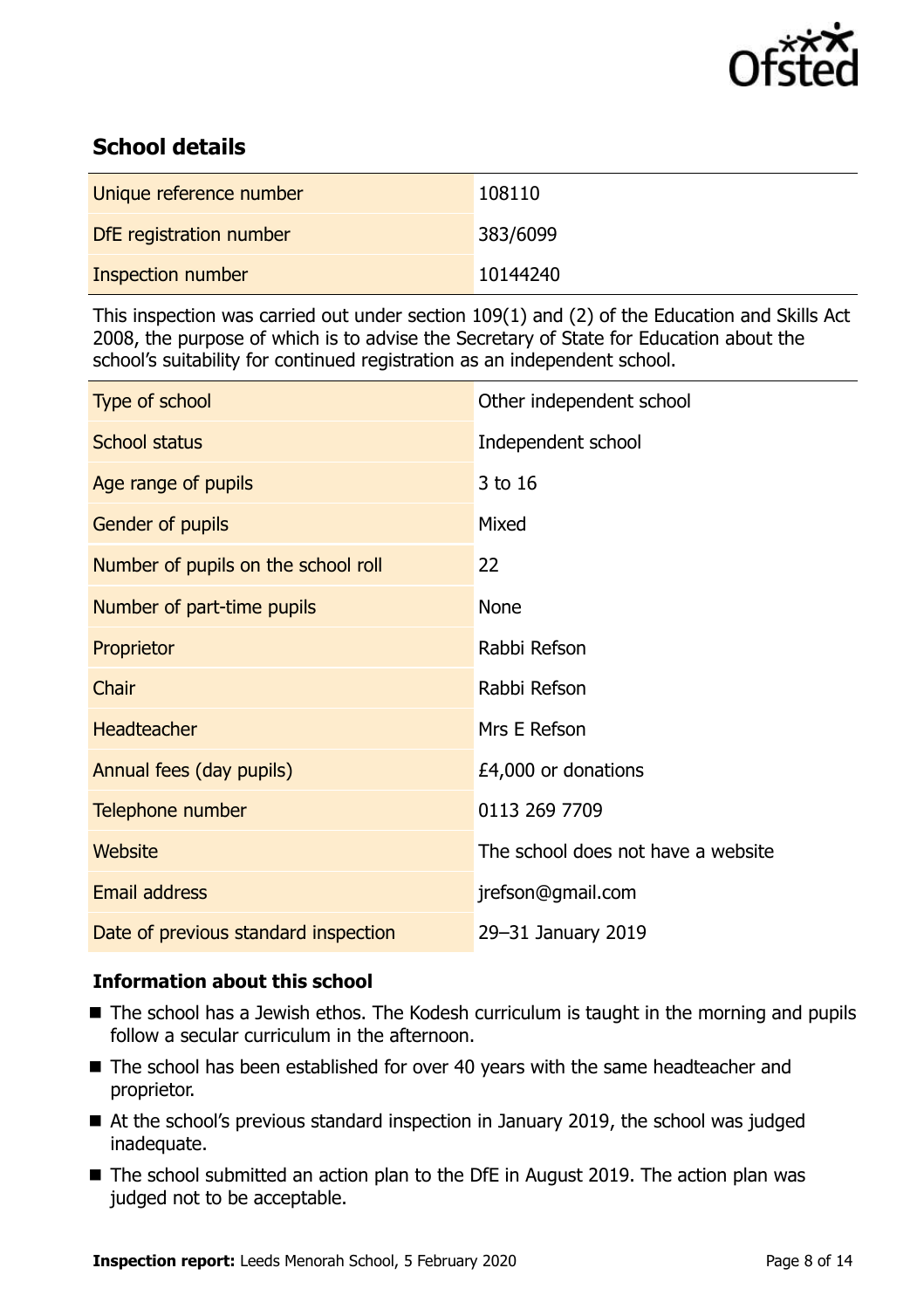

- At the time of the progress monitoring inspection, there were no Year 4 pupils or pupils of secondary age on the school's roll.
- At the time of the progress monitoring inspection, the proprietor was not listed on the government's website, 'Get information about schools' (GIAS). The inspector contacted the Department for Education, which confirmed that the proprietor remains Rabbi Refson.

### **Information about this inspection**

- This inspection was carried out at the request of the registration authority for independent schools. The inspection was carried out without notice. The purpose of the inspection was to monitor the progress the school has made in meeting the independent school standards and other requirements that it was judged to not comply with at its previous inspection.
- $\blacksquare$  The inspector met with the headteacher, the proprietor, the designated safeguarding leader for child protection, and a group of pupils and staff.
- The inspector checked the school's single central record, which records the recruitment checks made on staff.
- The inspector toured the school site with the proprietor.
- The inspector visited lessons in all year groups and looked at pupils' work.
- The inspector scrutinised a range of documentation relating to the independent school standards.

#### **Inspection team**

Michele Costello, lead inspector **Her Majesty's Inspector**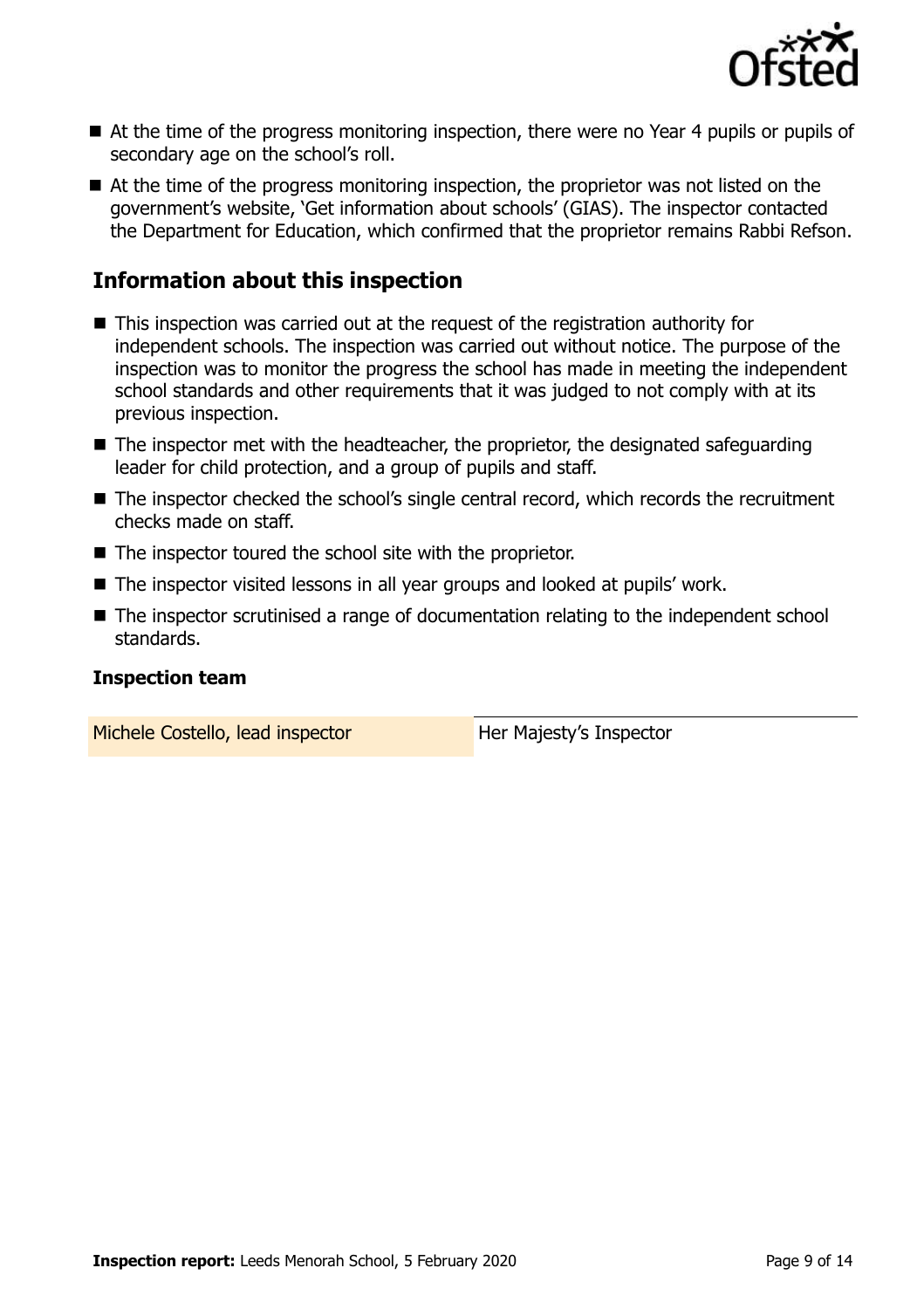

## **Annex. Compliance with regulatory requirements**

### **The school does not meet the following independent school standards**

Standards that were not met at the previous inspection and remain unmet at this inspection

### **Part 1. Quality of education provided**

- $\blacksquare$  2(2) For the purposes of paragraph (2)(1)(a), the matters are–
	- 2(2)(d) personal, social, health and economic education which–
	- $-$  2(2)(d)(ii) encourages respect for other people, paying particular regard to the protected characteristics set out in the 2010 Act[9];
	- 2(2)(e) for pupils receiving secondary education, access to accurate, up-to-date careers guidance that–
	- 2(2)(e)(i) is presented in an impartial manner;
	- 2(2)(e)(ii) enables them to make informed choices about a broad range of career options; and
	- 2(2)(e)(iii) helps to encourage them to fulfil their potential.
- 3 The standard in this paragraph is met if the proprietor ensures that the teaching at the school–
	- 3(c) involves well planned lessons and effective teaching methods, activities and management of class time;
	- 3(d) shows a good understanding of the aptitudes, needs and prior attainments of the pupils, and ensures that these are taken into account in the planning of lessons; and
	- 3(e) demonstrates good knowledge and understanding of the subject matter being taught.

### **Part 2. Spiritual, moral, social and cultural development of pupils**

- 5 The standard about the spiritual, moral, social and cultural development of pupils at the school is met if the proprietor–
	- 5(b) ensures that principles are actively promoted which–
	- 5(b)(vi) encourage respect for other people, paying particular regard to the protected characteristics set out in the 2010 Act.

### **Part 3. Welfare, health and safety of pupils**

- 7 The standard in this paragraph is met if the proprietor ensures that–
	- 7(a) arrangements are made to safeguard and promote the welfare of pupils at the school; and
	- 7(b) such arrangements have regard to any guidance issued by the Secretary of State.
- 15 The standard in this paragraph is met if the proprietor ensures that an admission and attendance register is maintained in accordance with the Education (Pupil Registration) (England) Regulations 2006[13].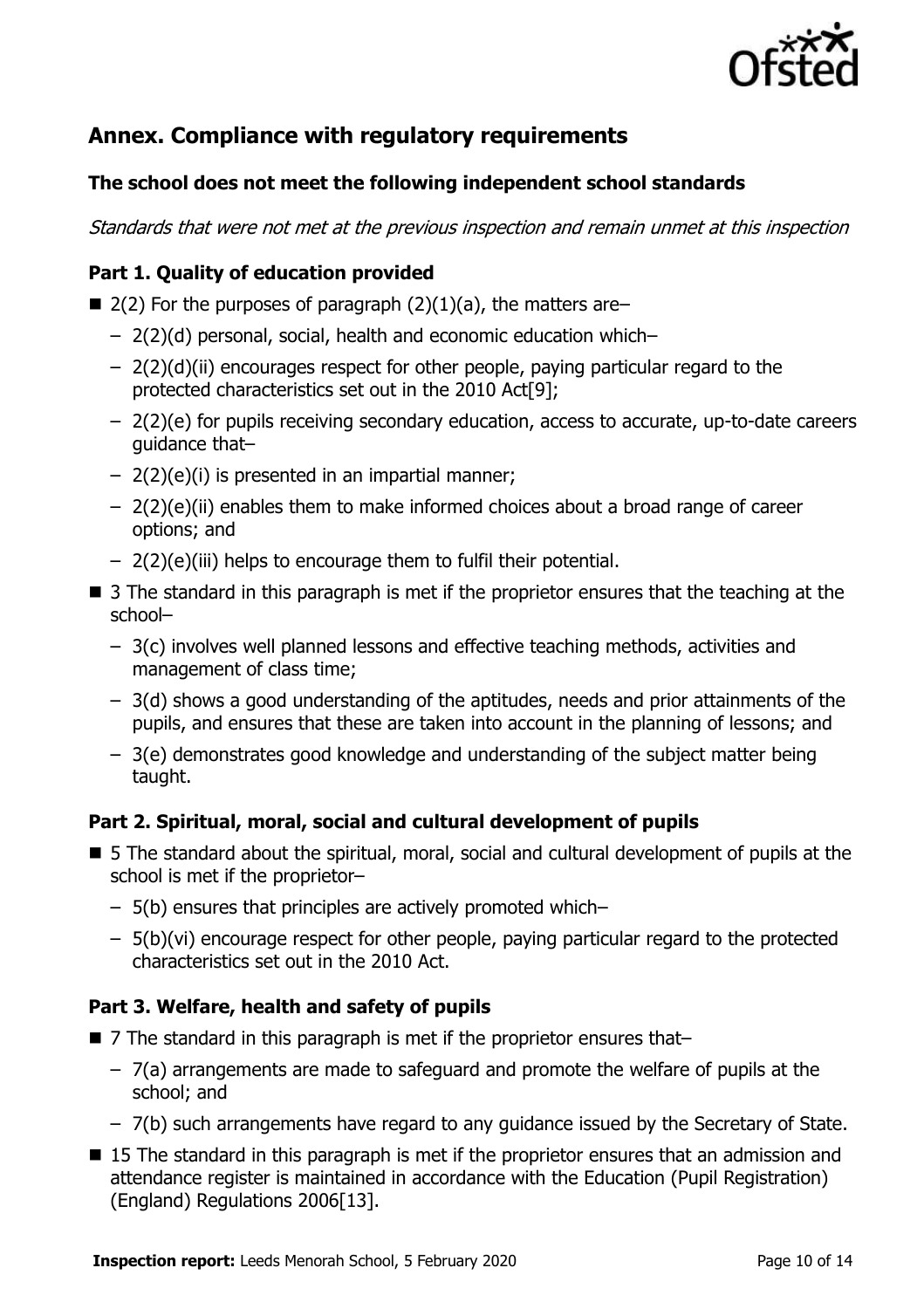

- $\blacksquare$  16 The standard in this paragraph is met if the proprietor ensures that-
	- $-16(a)$  the welfare of pupils at the school is safeguarded and promoted by the drawing up and effective implementation of a written risk assessment policy; and
	- 16(b) appropriate action is taken to reduce risks that are identified.

### **Part 4. Suitability of staff, supply staff, and proprietors**

- $\blacksquare$  18(2) The standard in this paragraph is met if-
	- 18(2)(b) no such person carries out work, or intends to carry out work, at the school in contravention of a prohibition order, an interim prohibition order, or any direction made under section 128 of the 2008 Act or section 142 of the 2002 Act, or any disqualification, prohibition or restriction which takes effect as if contained in either such direction.
- $\blacksquare$  21(3) The information referred to in this sub-paragraph is-
	- 21(3)(a) in relation to each member of staff ("S") appointed on or after 1st May 2007, whether–
	- 21(3)(a)(iii) a check was made to establish whether S is subject to any direction made under section 128 of the 2008 Act or section 142 of the 2002 Act or any disqualification, prohibition or restriction which takes effect as if contained in such a direction.

#### **Part 5. Premises of and accommodation at schools**

- 24(1)(a) accommodation for the medical examination and treatment of pupils;
- $-$  24(1)(b) accommodation for the short term care of sick and injured pupils, which includes a washing facility and is near to a toilet facility; and
- $\blacksquare$  24(2) The accommodation provided under sub-paragraphs (1)(a) and (b) may be used for other purposes (apart from teaching) provided it is always readily available to be used for the purposes set out in sub-paragraphs  $(1)(a)$  and  $(b)$ .

#### **Part 8. Quality of leadership in and management of schools**

- $\blacksquare$  34(1) The standard about the quality of leadership and management is met if the proprietor ensures that persons with leadership and management responsibilities at the school–
	- 34(1)(a) demonstrate good skills and knowledge appropriate to their role so that the independent school standards are met consistently;
	- 34(1)(b) fulfil their responsibilities effectively so that the independent school standards are met consistently; and
	- $-$  34(1)(c) actively promote the well-being of pupils.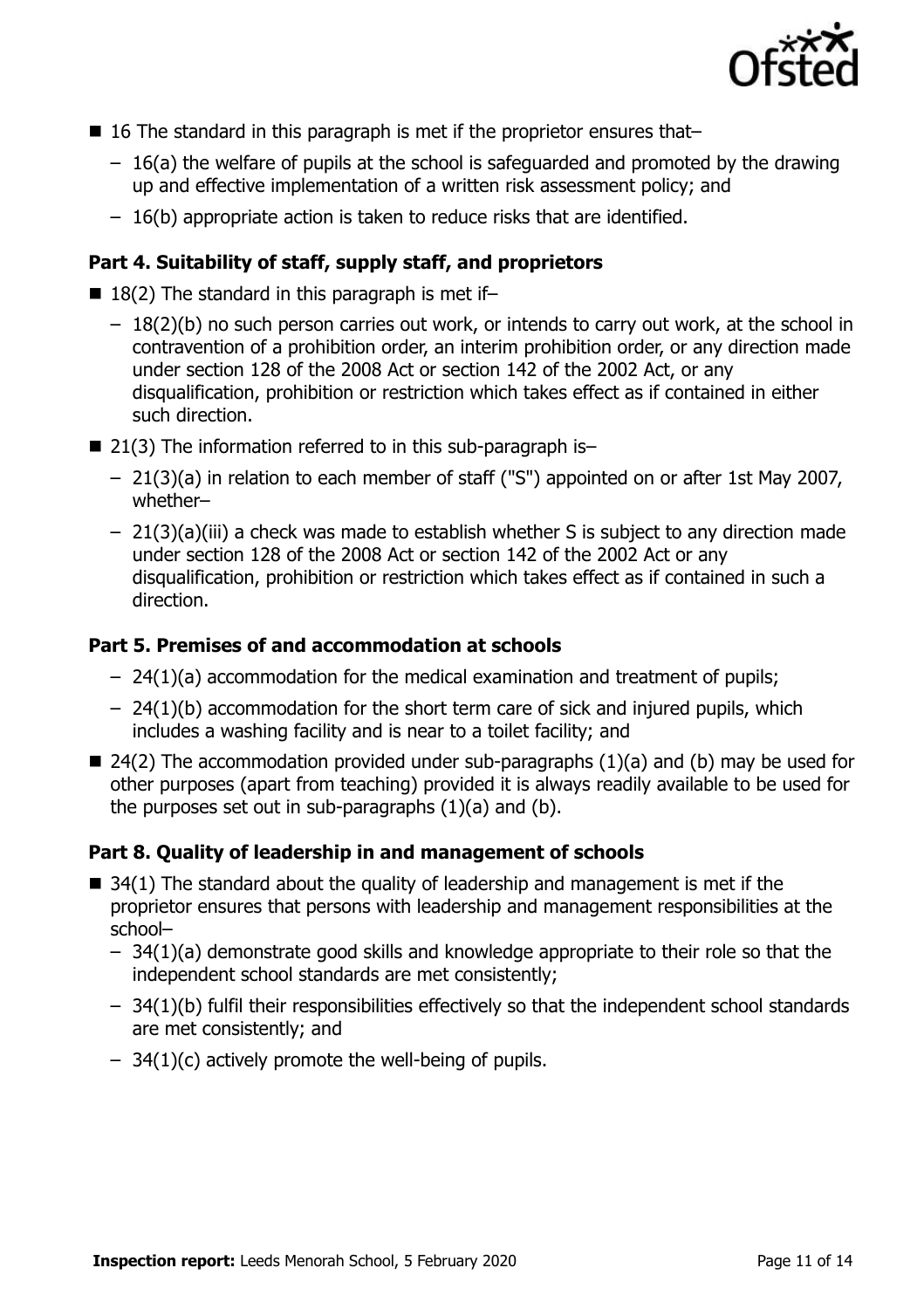

Standards that were met at the previous inspection, but are now judged to not be met at this inspection

### **Part 4. Suitability of staff, supply staff, and proprietors**

- 18(2)(a) no such person is barred from regulated activity relating to children in accordance with section 3(2) of the 2006 Act where that person is or will be engaging in activity which is regulated activity within the meaning of Part 1 of Schedule 4 to that Act; and
- $-18(2)(c)$  the proprietor carries out appropriate checks to confirm in respect of each such person–
- $-18(2)(c)(i)$  the person's identity;
- $-18(2)(c)(ii)$  the person's medical fitness;
- $-18(2)(c)(iii)$  the person's right to work in the United Kingdom; and
- $-18(2)(c)(iv)$  where appropriate, the person's qualifications;
- 18(2)(d) the proprietor ensures that, where relevant to any such person, an enhanced criminal record check is made in respect of that person and an enhanced criminal record certificate is obtained before or as soon as practicable after that person's appointment; and
- 18(2)(e) in the case of any person for whom, by reason of that person living or having lived outside the United Kingdom, obtaining such a certificate is not sufficient to establish the person's suitability to work in a school, such further checks are made as the proprietor considers appropriate, having regard to any guidance issued by the Secretary of State.
- $\blacksquare$  18(3) The checks referred to in sub-paragraphs (2)(c) and (except where sub-paragraph (4) applies) (2)(e) must be completed before a person's appointment.
	- 21(3)(a)(i) S's identity was checked;
	- 21(3)(a)(ii) a check was made to establish whether S is barred from regulated activity relating to children in accordance with section 3(2) of the 2006 Act;
	- $-21(3)(a)(iv)$  checks were made to ensure, where appropriate, that S had the relevant qualifications;
	- 21(3)(a)(v) an enhanced criminal record certificate was obtained in respect of S;
	- $-21(3)(a)(vi)$  checks were made pursuant to paragraph  $18(2)(d)$ ;
	- 21(3)(a)(vii) a check of S's right to work in the United Kingdom was made; and
	- $-21(3)(a)(viii)$  checks were made pursuant to paragraph  $18(2)(e)$ , including the date on which each such check was completed or the certificate obtained; and
	- 21(3)(b) in relation to each member of staff ("S"), whether a check was made to establish whether S is subject to a prohibition order or an interim prohibition order, including the date on which such check was completed.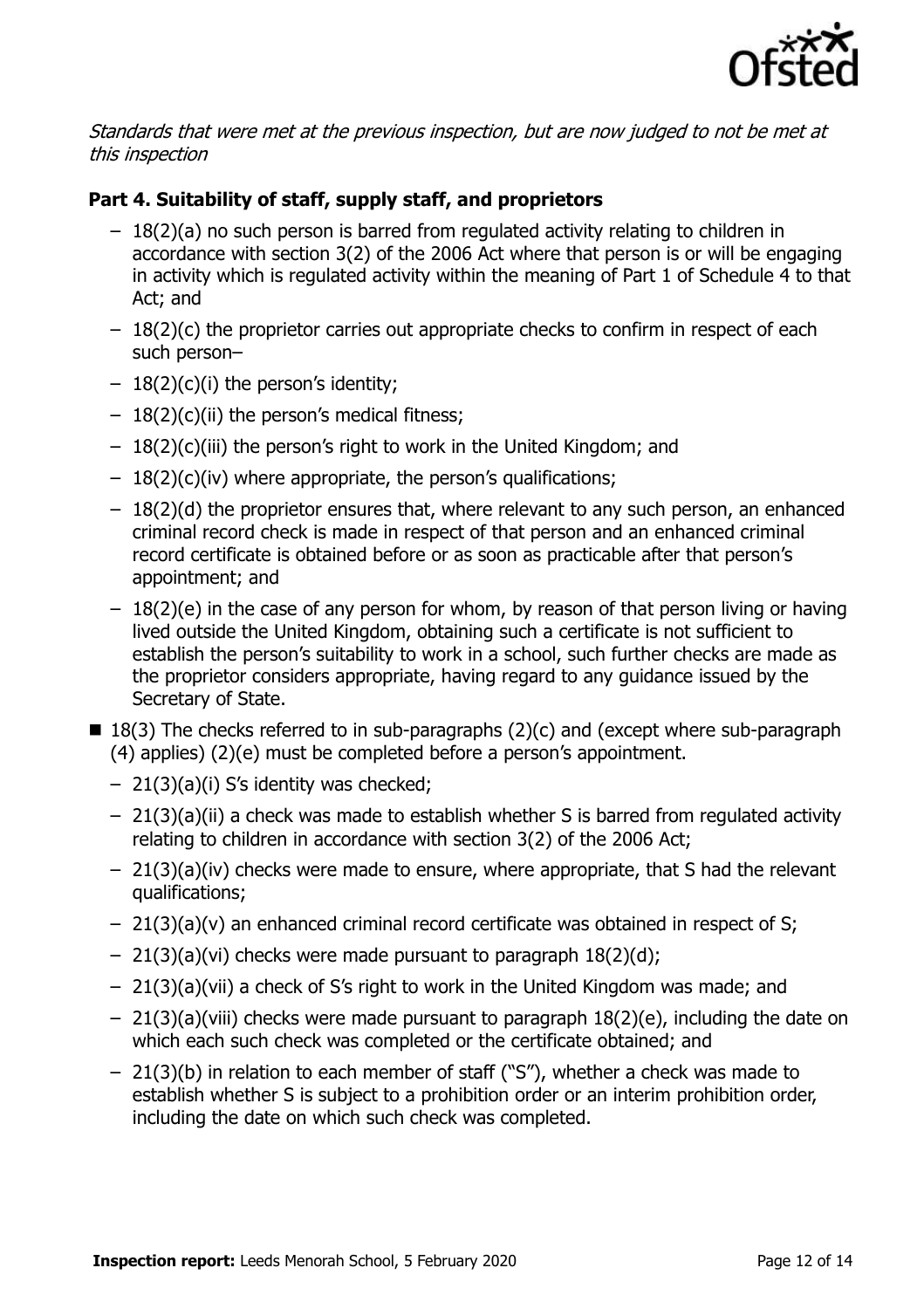

### Standards that were not met at the previous inspection, but are now judged to be met at this inspection

- 3(j) does not discriminate against pupils contrary to Part 6 of the 2010 Act.
- 5(b)(iv) enable pupils to acquire a broad general knowledge of and respect for public institutions and services in England.

### **The school does not meet the following safeguarding and welfare requirements of the early years foundation stage**

- 3.2 Providers must take all necessary steps to keep children safe and well.
- 3.6 Providers must train all staff to understand their safeguarding policy and procedures and ensure that all staff have up to date knowledge of safeguarding issues. Training made available by the provider must enable staff to identify signs of possible abuse and neglect at the earliest opportunity, and to respond in a timely and appropriate way.
- 3.7 Providers must have regard to the government's statutory guidance 'Working Together to Safeguard Children' and to the 'Prevent duty guidance for England and Wales 2015'. All schools are required to have regard to the government's 'Keeping Children Safe in Education' statutory guidance, and other childcare providers may also find it helpful to refer to this guidance.
- 3.34 For children aged three and over at any time in registered early years provision when a person with Qualified Teacher Status, Early Years Professional Status, Early Years Teacher Status or another suitable level 6 qualification is not working directly with the children:
	- there must be at least one member of staff for every eight children
	- at least one member of staff must hold a full and relevant level 3 qualification
	- at least half of all other staff must hold a full and relevant level 2 qualification.
- 3.46 Medicine (both prescription and non-prescription) must only be administered to a child where written permission for that particular medicine has been obtained from the child's parent and/or carer. Providers must keep a written record each time a medicine is administered to a child and inform the child's parents and/or carers on the same day, or as soon as reasonably practicable.
- 3.66 Vehicles in which children are being transported, and the driver of those vehicles, must be adequately insured.
- 3.73 Providers must make the following information available to parents and/or carers: – details of the provider's policies and procedures must make copies available on request, including the procedure to be followed in the event of a parent and/or carer failing to collect a child at the appointed time, or in the event of a child going missing at, or away from, the setting.